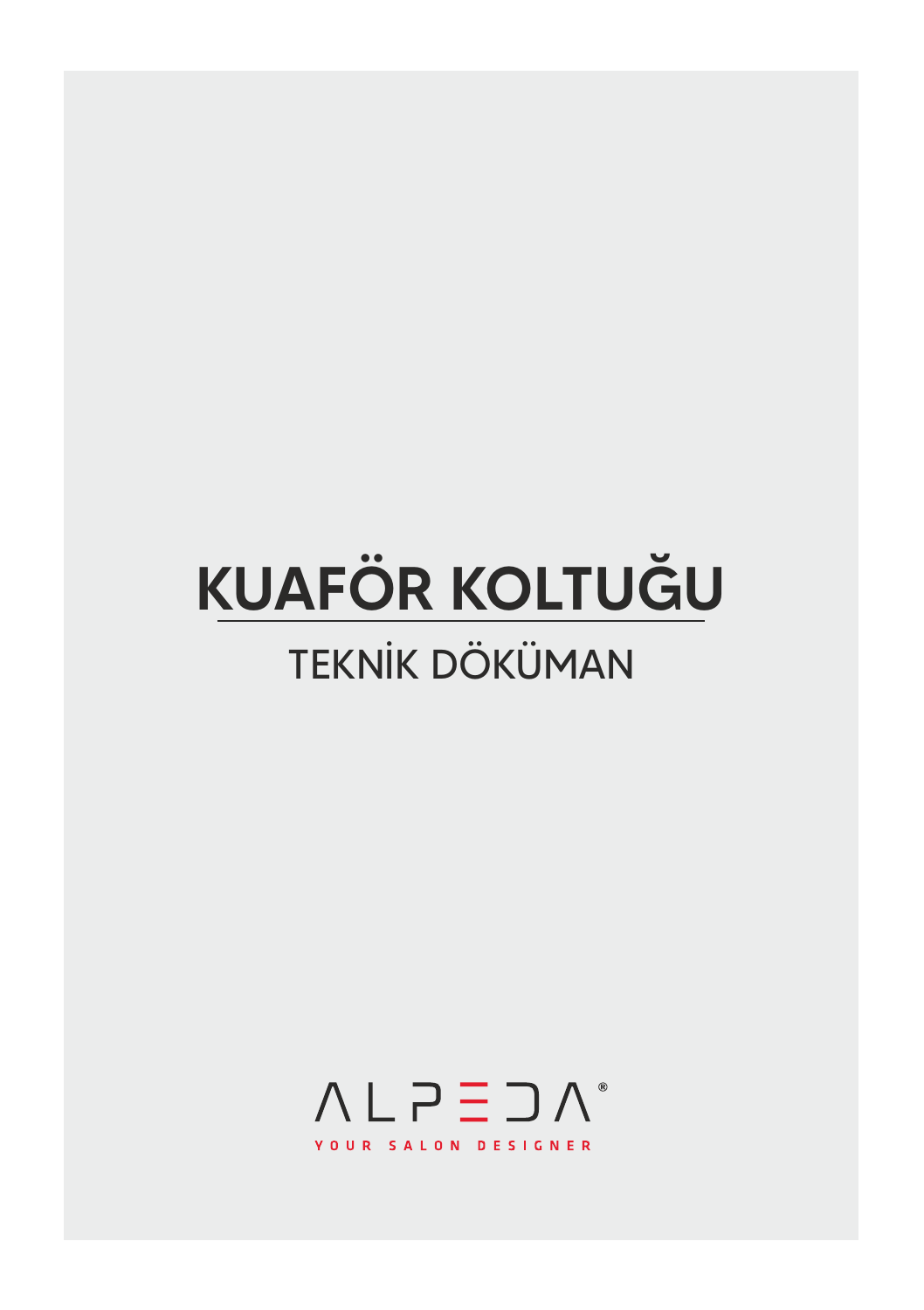#### Bileşenler

#### **Koltuk**



#### Ayak Modeli







Somun





Sadece KL ayaklar için geçerlidir.



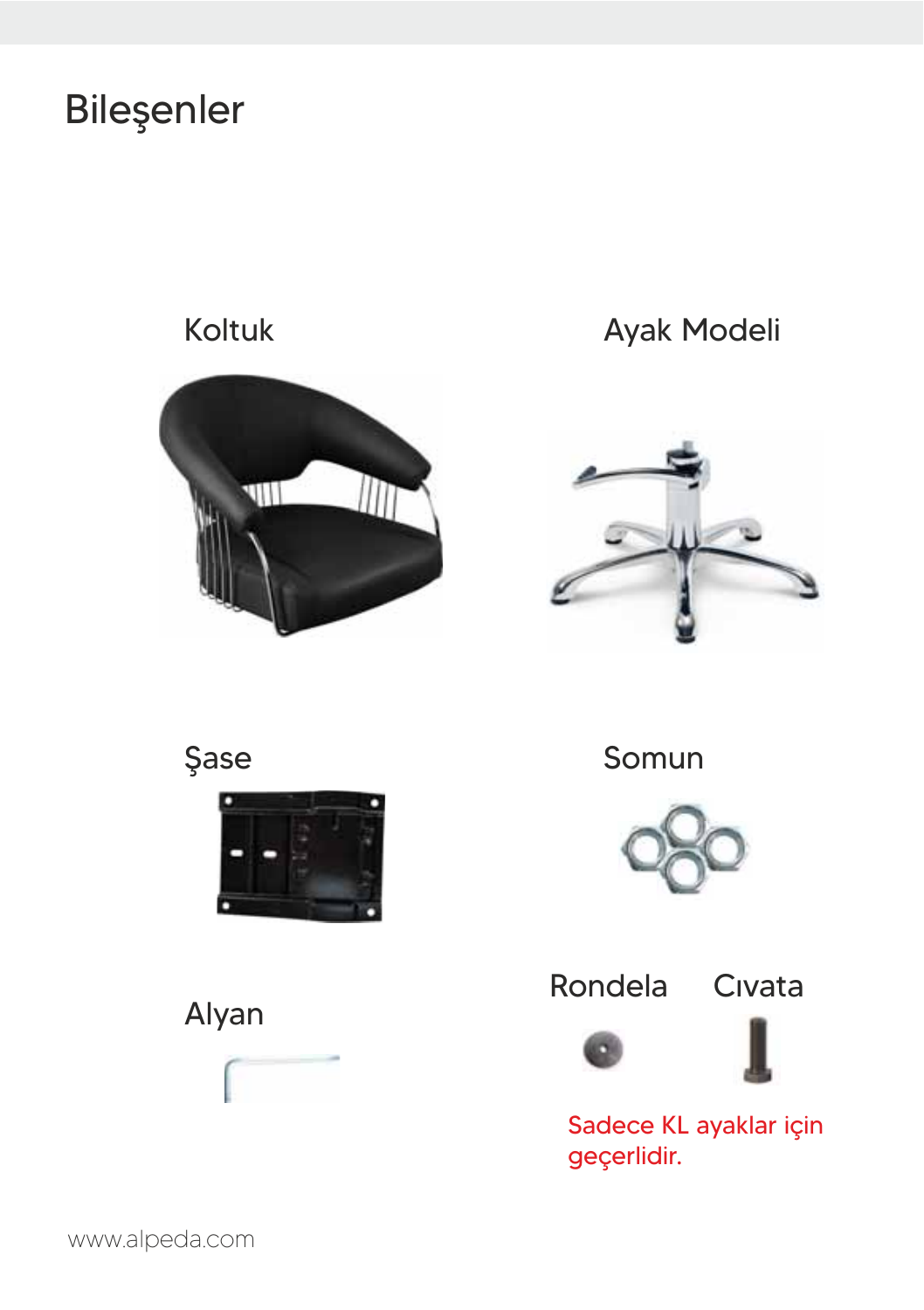#### Ayak Modelleri









**RL BLACK** 



SL GOLD









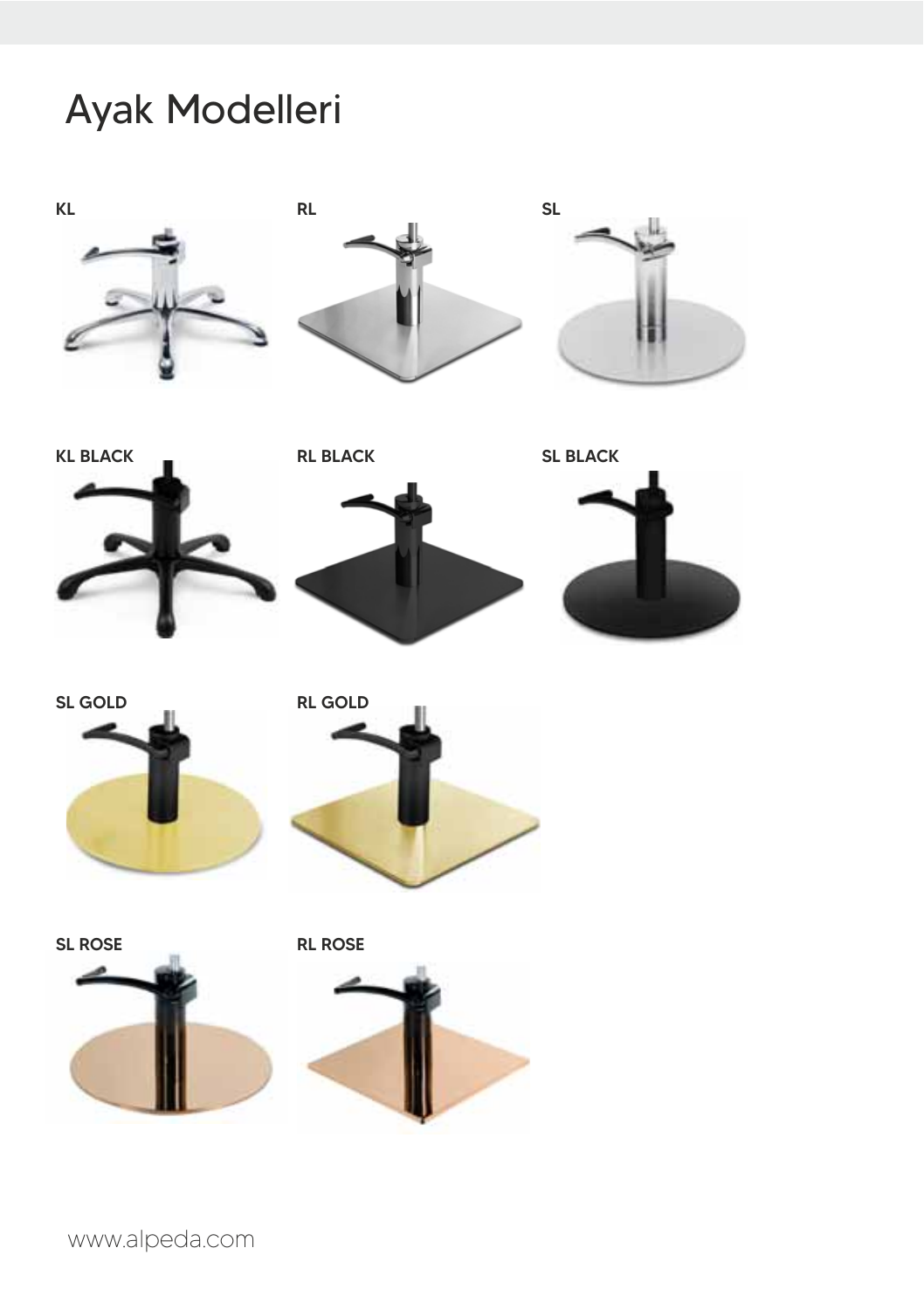#### **KL AYAK** Montaj Şeması





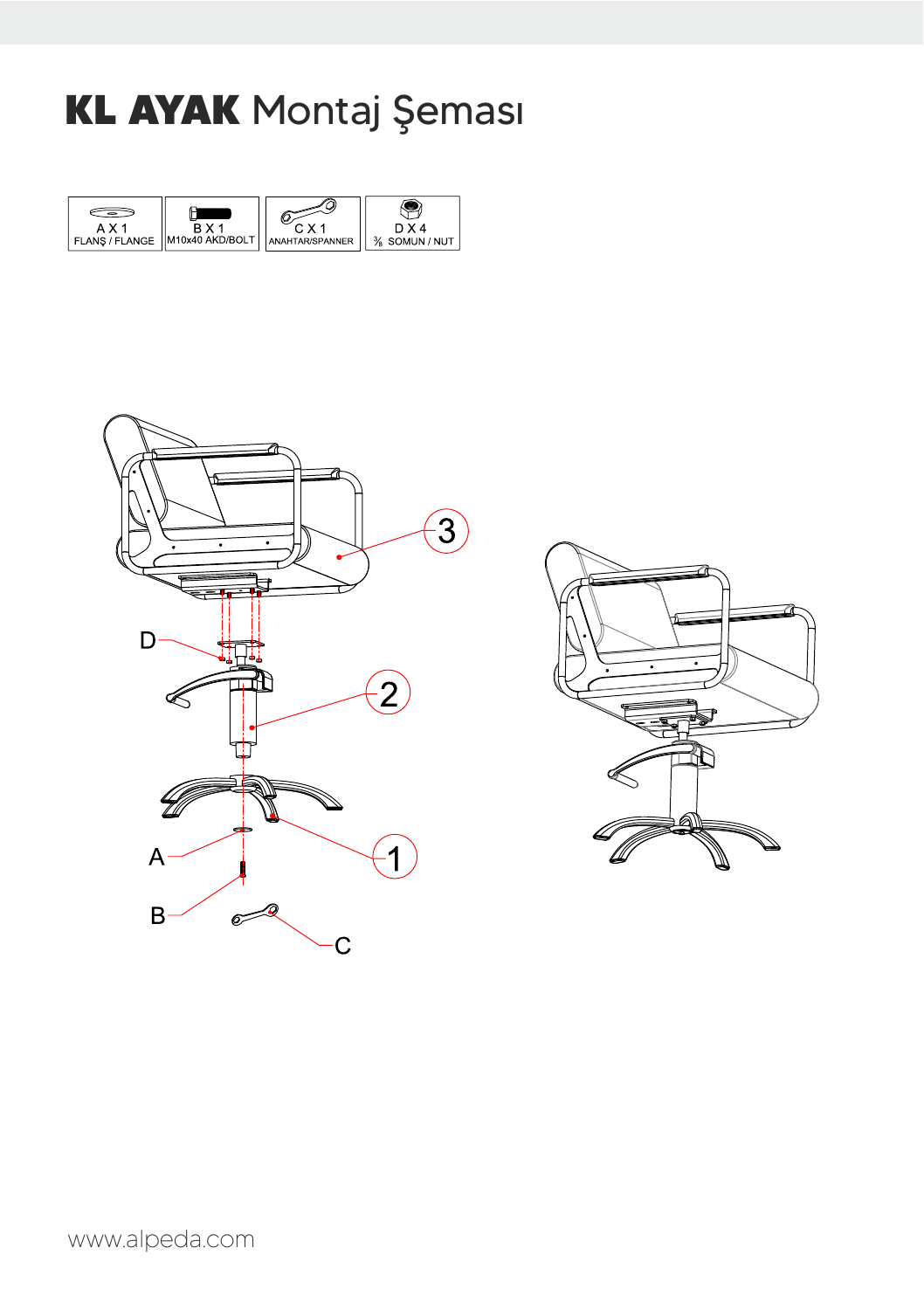#### RL AYAK Montaj Şeması





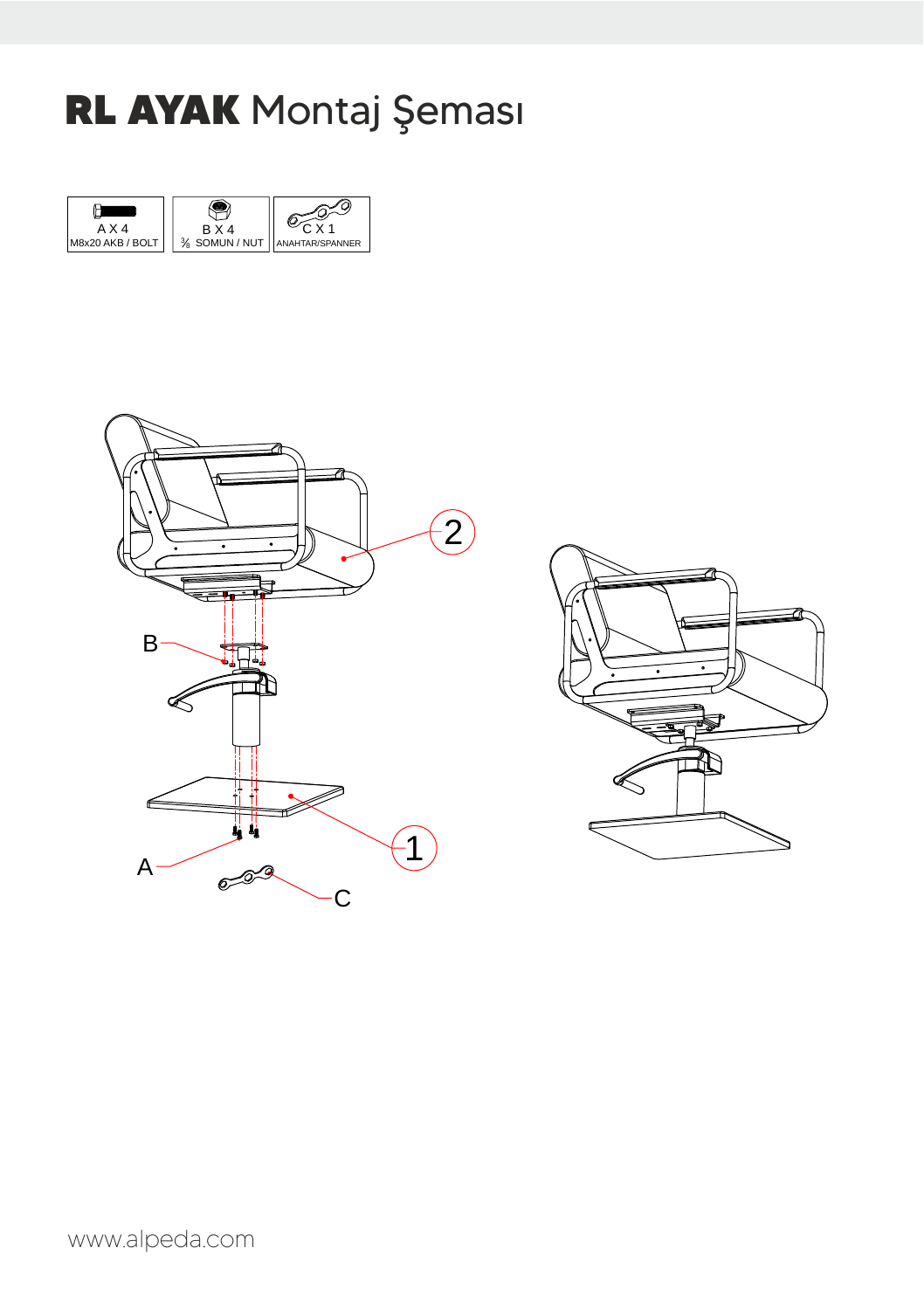#### **SL AYAK** Montaj Şeması





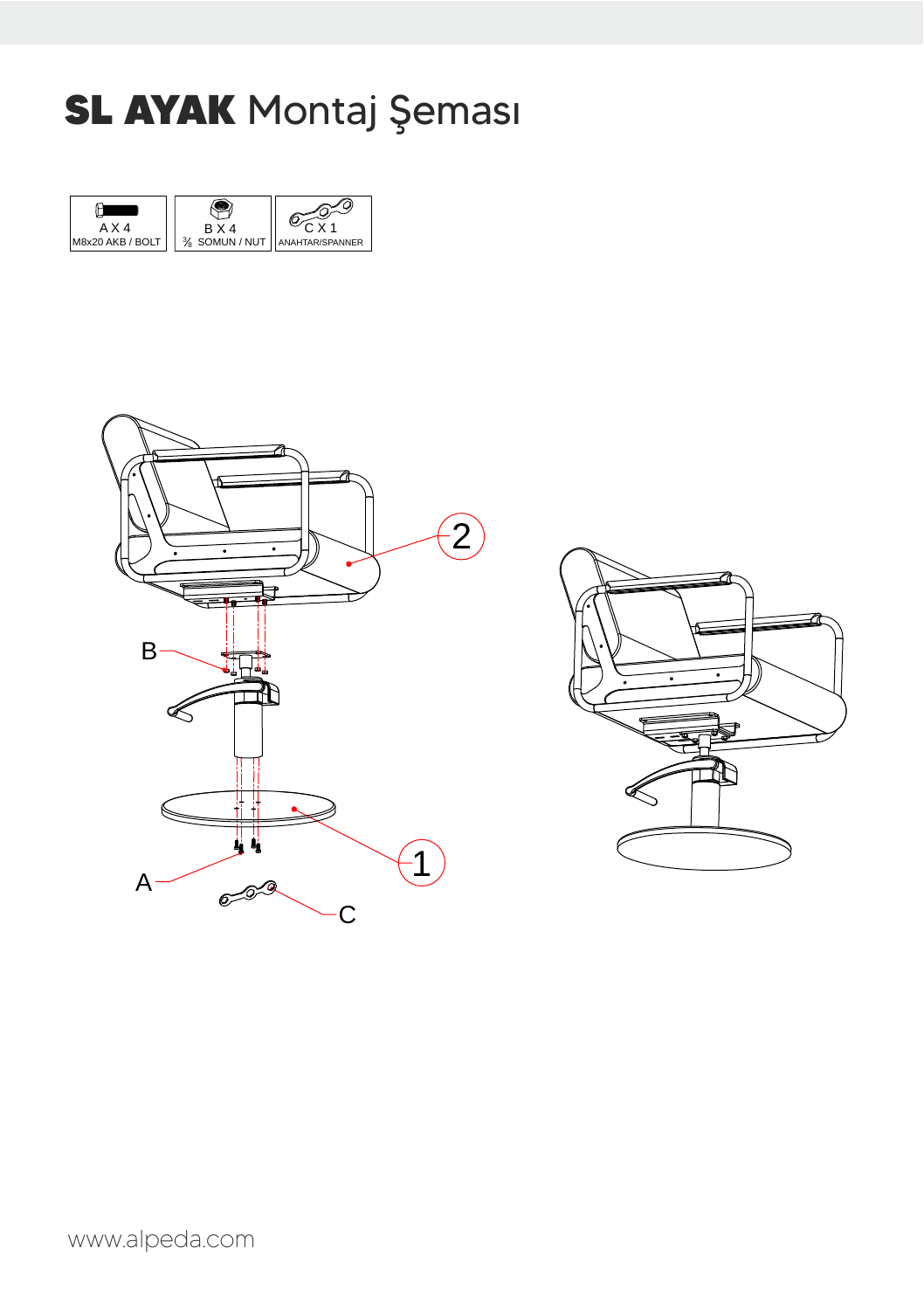### RL GOLD/ROSE AYAK Montaj Şeması





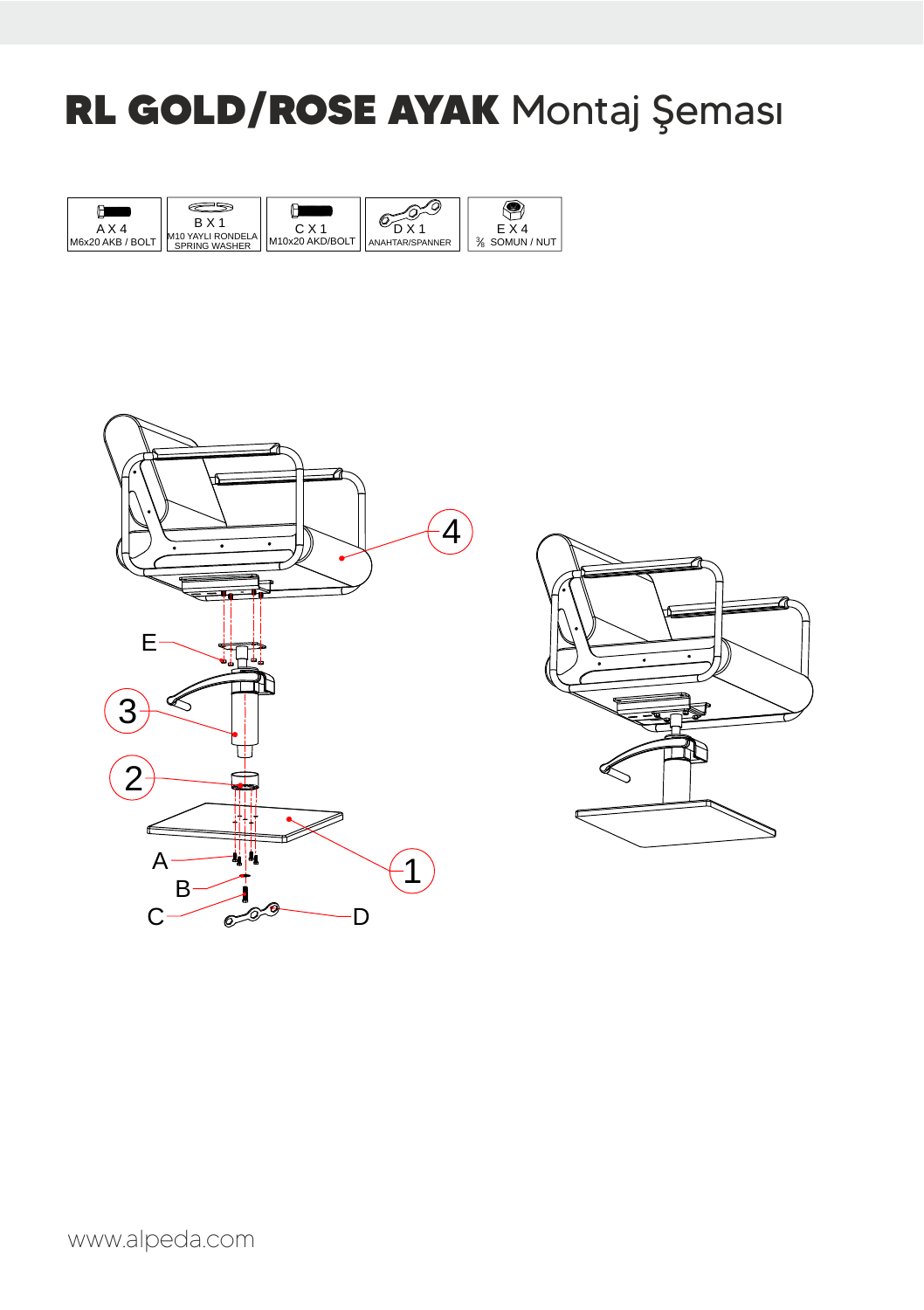### **SL GOLD/ROSE AYAK Montaj Şeması**

|                  |                        | ۱÷    |                 |                              |
|------------------|------------------------|-------|-----------------|------------------------------|
| A X 4            | R X 1<br>∕I I RONDEI A | C X 1 |                 | $\times 4$                   |
| M6x20 AKB / BOLT | <b>SPRING WASHER</b>   | IM10x | ANAHTAR/SPANNER | $\frac{3}{8}$<br>SOMUN / NUT |